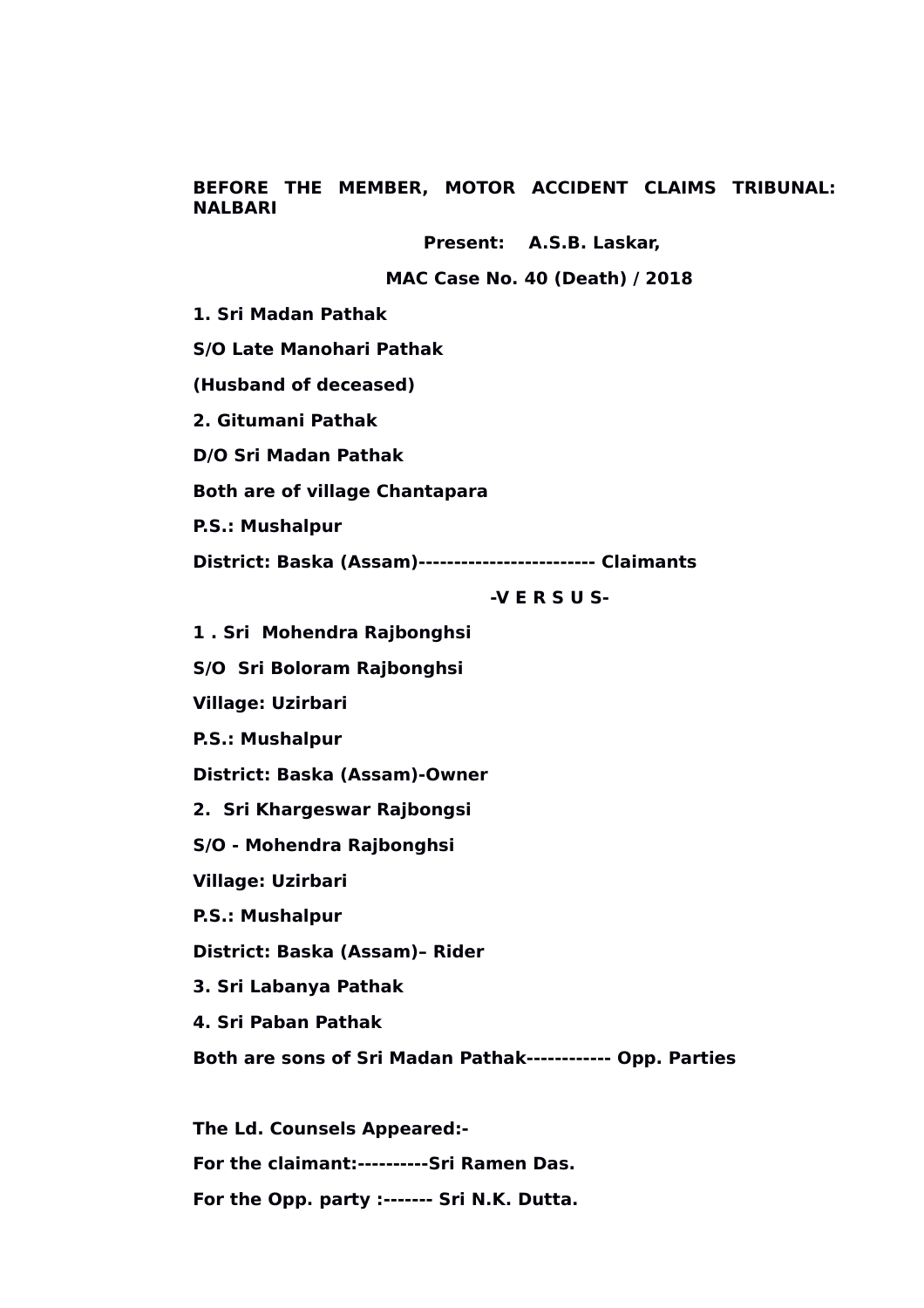# **Date of Argument :------ --24.01.2020 Date of Judgment :-------07.02.2020.**

## **(J U D G M E N T)**

**1.** The facts leading to the institution of this case in brief is that on 15.01.2017 at about 10.40 a.m., Ranjita Pathak, the wife of the claimant No. 1, Madan Pathak met with a vehicular accident while she was going towards the village temple for offering prayers. While she was on her way, the offending vehicle, a motorcycle which was allegedly driven rashly and negligently knocked her from behind. In the accident, Ranjita Pathak sustained injuries and soon after the accident she was taken to the SMK Civil Hospital, Nalbari where she was declared dead. After the accident an FIR was lodged in the Mushalpur Police Station and a case vide Mushalpur P.S. case No. 3/17 was registered.

**2**. Narrating the above stated facts in detail, the claimant the husband of the deceased filed a claim petition representing his minor daughter U/S 166/140 of the M.V. Act impleading the owner and rider of the offending vehicle as opposite parties with a prayer for compensation amounting to Rs.10,00,000/- under different heads. The claimant also impleaded his sons as opposite parties.

**3.** On receipt of the claim petition, same was admitted and notices were issued upon the opposite parties who also made their appearance and submitted their respective written statement. In their written statement, the opposite party No.1 and 2, the owner and the rider of the offending vehicle challenged the maintainability of the case. They contended that the alleged offending vehicle was not involved in the accident. They further contended that the deceased did not sustain injury in any vehicular accident involving the offending vehicle. The opposite parties no.3 and 4 stated that they have no objection in the claim petition.

**4.** Thereafter, going through the pleadings and hearing the parties, the following issues were framed by my ld. Predecessor:

## **Issues**

(i) Whether Ranjita Pathak died in a Road Traffic Accident on 15.01.2017 at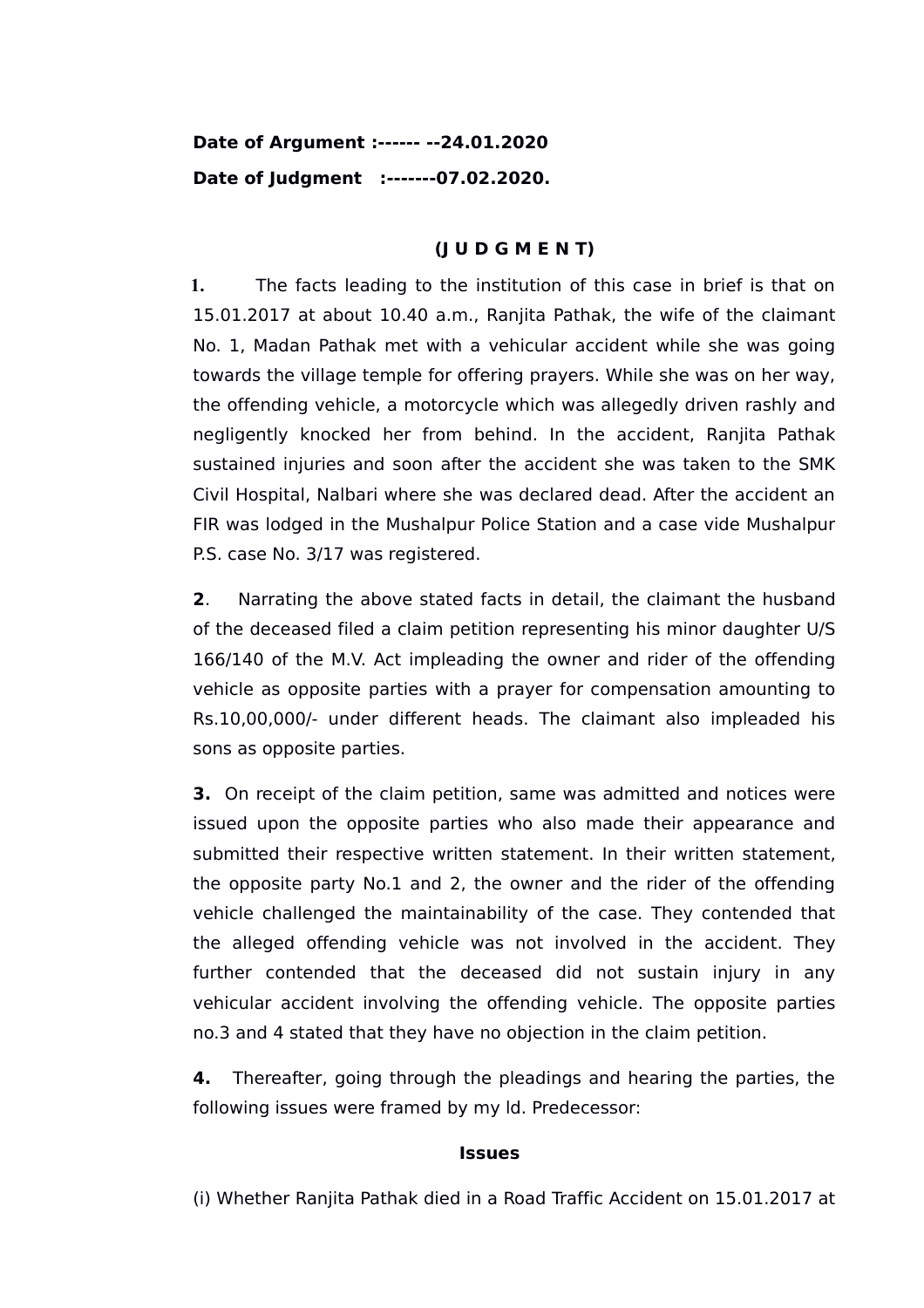about 10.40 a.m due to rash and negligent driving by the rider of the offending vehicle bearing Engine No. JC 58-E-T-4122742?

(ii) Whether the claimant is entitled to get any compensation as prayed for, and if so, to what extent and from whom?

(iii) To what other relief or reliefs the claimant is entitled to?

### **Decision & Reasons Thereof**

**5.** In this case to achieve his goal the claimant no 1, Sri Madan Pathak adduced his evidence and exhibited some documents. Sri Karuna Das also deposed supporting the claimant, but the contesting opposite party abstained from adducing any evidence. Let me see how far the claimant is successful in establishing his claim made in the claim petition.

#### **Issue No.1:**

**6.** It is already stated that in his claim petition, the claimant alleged that the accident occurred due to rash and negligent driving of the offending vehicle and it appears that during his evidence also the claimant reiterated the same. In his evidence the claimant, Sri Madan Pathak narrated that on 15.01.2017 at about 10.40 a.m, his wife, Ranjita Pathak met with the accident while she was going towards the village Temple. He also narrated that his wife was knocked from the opposite direction by the offending vehicle which was driven rashly and negligently. He further narrated about the injury sustained by his wife and stated that his wife was declared dead while she was taken to the hospital. He further narrated that his wife was a home maker and her monthly income was Rs.7000/-. The claimant also exhibited the FIR, Charge-sheet, Seizure-list, Voter card of the deceased along with other documents. During his crossexamination, he admitted that he has not submitted any document regarding the income of his late wife. He denied the suggestion that his wife did not die due to vehicular accident.

**7.** In his evidence, the PW-2, Sri Karuna Das, the witness for the claimant also narrated that on 15.01.2017 at about 10.40 a.m, Ranjita Pathak was knocked by the offending vehicle from opposite direction. This witness further stated that the monthly income of the deceased was Rs.6,000/-. During his cross-examination, he stated that at the time of the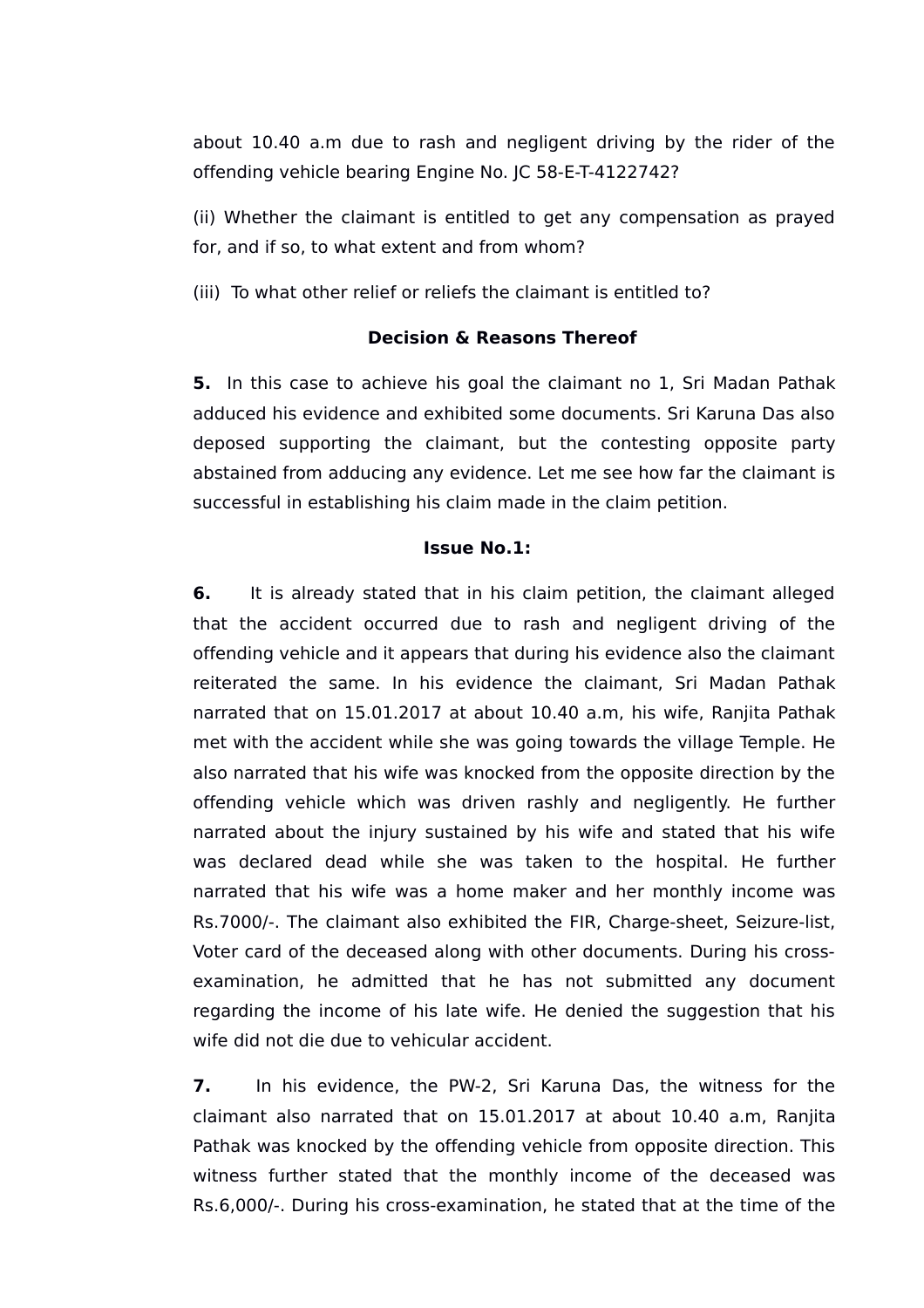accident, he was present there. He also stated that the offending vehicle had hit the deceased from opposite direction.

**8.** I have very carefully perused the case record and heard the ld. Counsel for the claimant as the opposite party remained unrepresented at the time of the argument. The ld. Counsel for the claimant argued that the accident occurred due to rash and negligent driving by the rider of the offending vehicle. The ld. Counsel also tried to draw attention of this tribunal towards the documents exhibited by the claimant.

**9.** I have very carefully considered the rival submission and also considered every aspect before me. In this particular case, the death of Ranjita Pathak in a vehicular accident has been challenged by the opposite party in their written statement. But the claimant and his witness specifically stated about the death of Ranjita in the vehicular accident involving the offending vehicle and it appears that their evidence remained un-rebutted during cross examination. During his evidence the claimant also exhibited the charge sheet which has been marked as Exht.3. But the question is whether the accident occurred due to rash or negligent driving by the rider of the offending vehicle. The material available in the record reveals that the offending vehicle had hit the deceased while she was going towards the village Temple. The rider and the owner of the offending vehicle though submitted their written statement; they have not adduced their evidence to prove that there was no rashness or negligence in driving the offending vehicle. In their written statement, the owner and rider has not also specifically denied the rashness or negligence in driving the offending vehicle. The witness for the claimant also specifically stated that the offending vehicle was driven rashly and negligently. Above all, the Ext.3, the Charge-sheet reveals that it was submitted against the opposite party No.2, the rider of the offending vehicle. Apart from that, the Form No.54, the Ext.1 also reveals the involvement of the offending vehicle and the parties in the accident. As such, it appears that the accident occurred due to rash and negligent driving by the rider of the offending vehicle. Hence this issue is decided in favour of the claimant.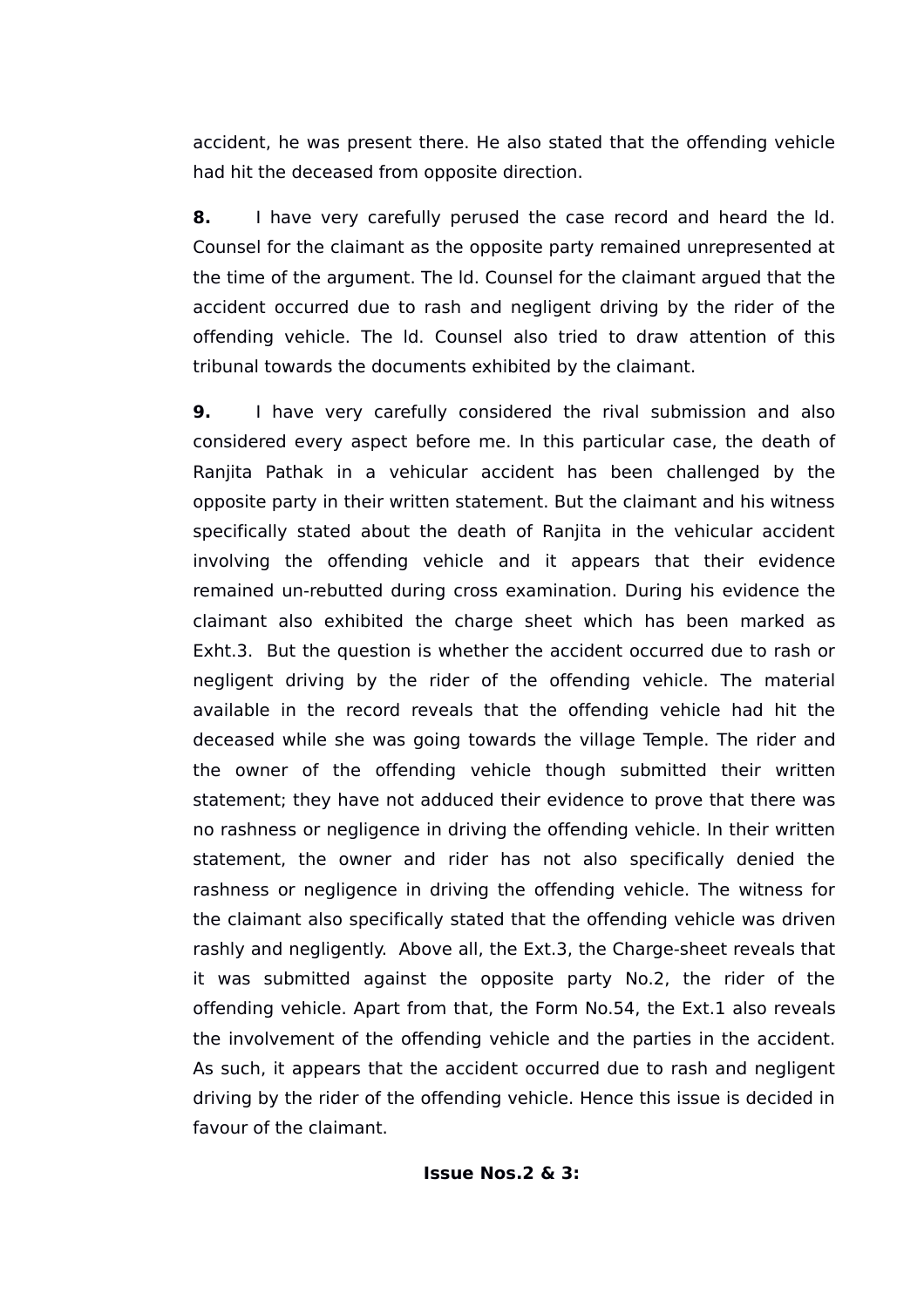**10.** While deciding the earlier Issue, it is already seen that the accident occurred due to rash and negligent driving by the rider of the offending vehicle. Now, the question is whether the claimant is entitled to the amount claimed by him as compensation. In determining the compensation on the death of a person in a vehicular accident, the relevant factors which require due consideration are the age, income of the deceased, future prospects of income and the dependency of claimants etc. **So far the age of the deceased** is concerned for deciding the multiplier to be used; the claimant in column No.3 of his claim petition stated that the age of the deceased at the time of her death was **44** years and to prove the age the claimant exhibited her voter identification card. It appears from the voter I/D that the deceased was 47 years old on 01.10.2013. The accident occurred on 15.01.2017. As such it appears that the deceased was aged above **50** years at the time of her death.

 **11. Now the vital question is what the income of the deceased was**. In his claim petition, the claimant stated that the monthly income of the deceased was Rs.7000/- but, his witness stated that the monthly income of the deceased was Rs 6000/-. During evidence the claimant has not exhibited any document to prove the income of his late wife. It appears that the claimant and his witness contradicted regarding the income of the deceased. However it is already seen that the deceased was aged above 50 Years at the time of the accident and it is my considered opinion that an woman of the age of 50 years can easily earn Rs. 4,000/ in a month. Hence I find it reasonable to hold that the monthly income of the deceased was **Rs.4,000**/-.Thus for the purpose of calculating the compensation the **annual income of the deceased is calculated to Rs. 4,000X12= Rs.48,000/-**. But in the case of National Insurance Company Limited versus Pranay Sethi and others reported in the (2017)16 SCC 680 it has been held that in case of a person who was self employed or on a fixed pay and was aged between 50 to 60 years an addition of 10% of the established income to be made towards future prospect**.** In this case the age of the deceased is found to be above 50 years. As such after adding 10**%** to the established income the monthly income of the deceased is calculated to **Rs.4000+400=4400/-** and her annual income is calculated to **Rs. 4400 x 12=52,800/-.** It appears from the claim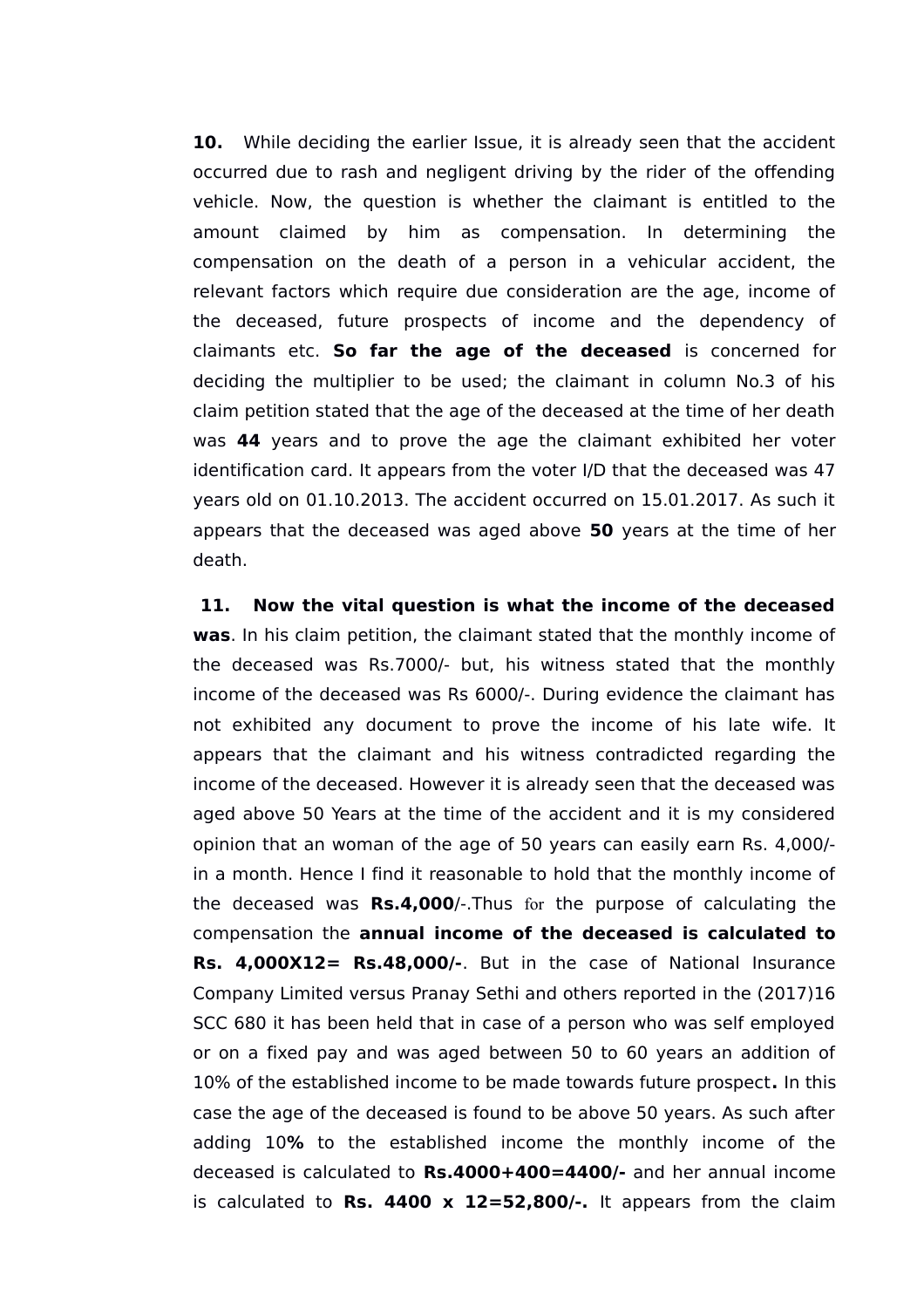petition that four persons were dependent upon the deceased and as per the ratio laid down in the case of **Sarla Verma & others Vs Delhi Transport Corporation & Another 1/4th of** the income is to be deducted for personal and living expenses. After deduction of the  $1/4<sup>th</sup>$  the monthly income of the deceased is calculated to **Rs.4400-1100= 3300/-**. Thus the annual income of the deceased after deduction is calculated to be **Rs**. **3300x 12= Rs.39,600/**-**.** So far the multiplier to be applied as per the ratio laid down in the case of Sarla Verma it will be based on the age of the deceased and in case of National Insurance Company Limited versus Pranay Sethi and others (supra) it has been held by the Hon'ble Supreme Court in Para no. 59.6 of the judgment that the selection of multiplier shall be as indicated in the table in Sarla Verma read with paragraph 42 of the judgment and the age of the deceased should be the basis for applying the multiplier. The deceased was aged above 50 years and as per the table in the case of Sarla Varma the multiplier applicable in this case shall be **11**. The claimant prayed for compensation under different heads and I hold that he is entitled to funeral expenses and compensation for the loss of estate and for the loss of consortium. As per the judgment in the case of National Insurance Company Ltd versus Pranay Sethi the claimant is entitled to Rs. **15,000/-** for loss of estate and Rs. **15,000**/- for funeral expenses and Rs**. 40,000**/ for the loss of consortium.

**12. Thus having considered the facts and circumstances the just and reasonable compensation is assessed as under:-**

**For loss of dependency------- -Rs. 39600 x 11 = Rs.4,35,600/-**

## **Total --------------------------------------------Rs.5,05,600/-**

**13.** Now the question is who is to pay the amount. In their written statement the opposite party the owner and driver remained silent about the insurance coverage of the offending vehicle. From the documents exhibited by the claimant it appears that during investigation police did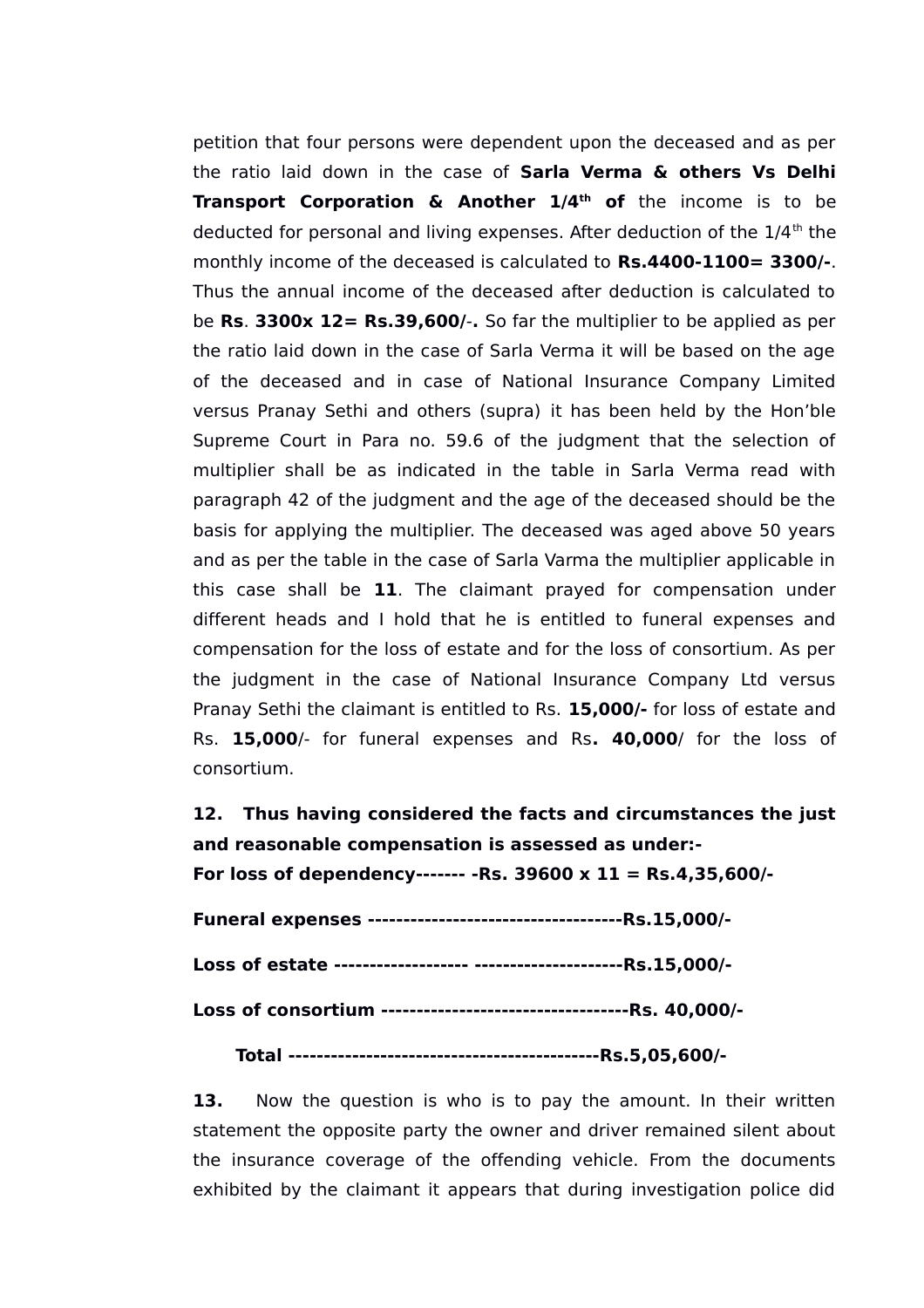not seize any document relating to insurance coverage of the vehicle. As such it appears that the offending vehicle was not insured at the time of the accident. Hence there is no doubt that the opposite party No.1, Sri Mahendra Rajbongshi, the owner of the offending vehicle is to pay the compensation.

### **O R D E R**

14. Considering every facts and circumstances, it is hereby ordered that the opposite party No.1, Sri Mohendra Rajbomngshi, the owner of the offending vehicle shall pay **Rs.5,05,600/-(Rs. five Lakh fiveThousand and six hundred)** only as compensation in favour of the claimant within 60 days from today with interest @ 6% per annum from the date of filing of the claim petition on 22.03.2018

Let a copy of the judgment be furnished to all the concerned parties within 15 (fifteen) days from today as per Provisions of Section 168 (2) of the M.V. Act. This MAC Case is disposed of on contest.

Given under my hand and seal of this Tribunal at Nalbari on this the  $7<sup>th</sup>$ Day of February , 2020.

**Dictated & corrected by me.** Presiding Officer **/Member** 

**Presiding Officer/ Member M.A.C.T, Nalbari**

 **M.A.C.T, Nalbari**